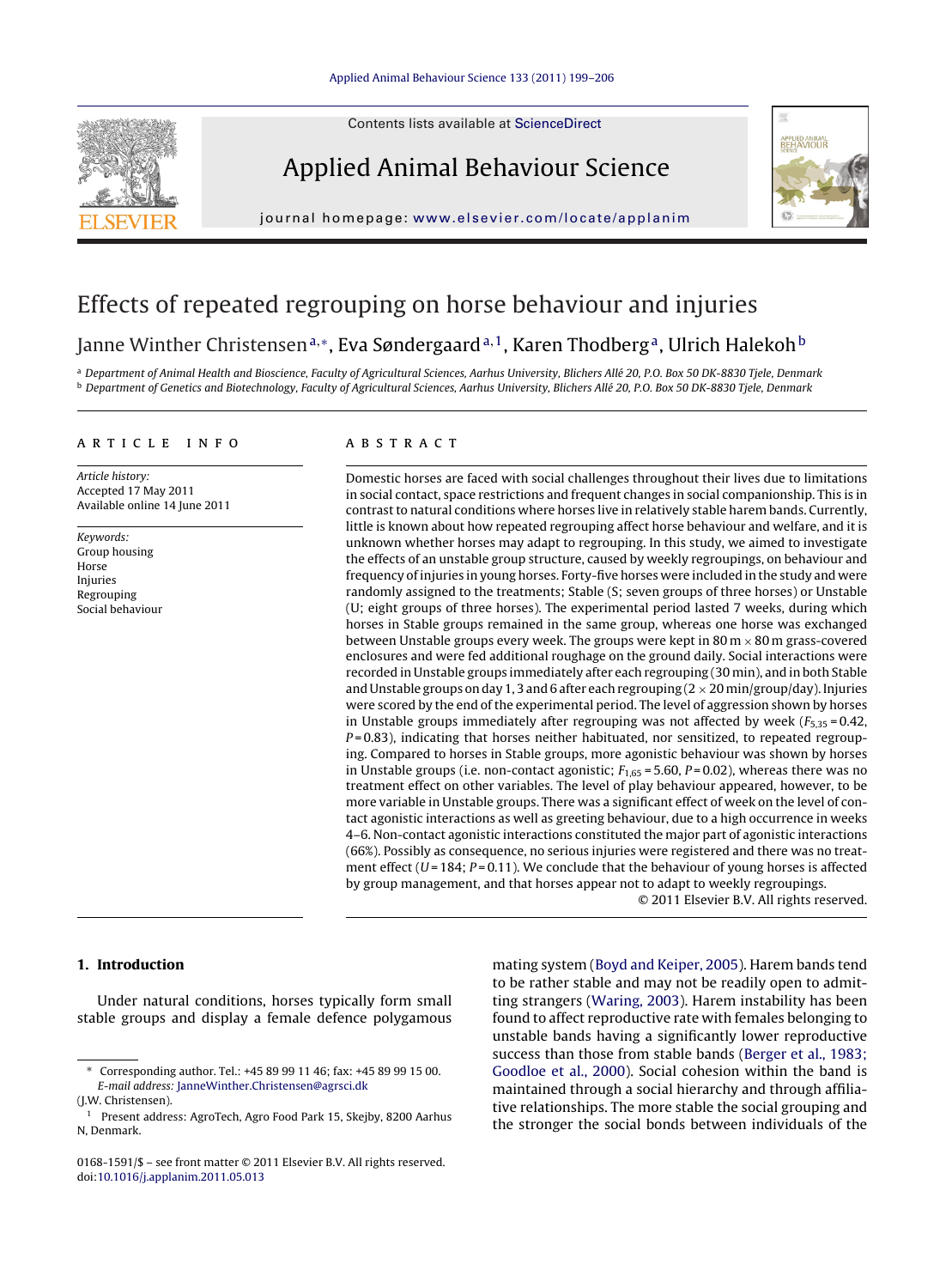same social unit, the less aggression is shown [\(Feh,](#page-6-0) [2005;](#page-6-0) [Waring,](#page-6-0) [2003\).](#page-6-0)

Under domestic conditions, horses are frequently kept with limited social contact to other horses, and groups of horses frequently change composition due to high exchange rates at horse facilities. Whenever horses are regrouped, the group's social structure becomes disrupted and a temporary increase in aggression level is typically observed until the new dominance order is established [\(Christensen](#page-6-0) et [al.,](#page-6-0) [2002a;](#page-6-0) [Hartmann,](#page-6-0) [2010\).](#page-6-0) This increase in aggression may lead to an increased risk of injury, which remains a major concern among horse owners and one of the main objections against group housing of riding horses. Nevertheless, group housing has been shown to be benefi-cial for horses, both in terms of horse-horse ([Bourjade](#page-6-0) et [al.,](#page-6-0) [2008;](#page-6-0) [Christensen](#page-6-0) et [al.,](#page-6-0) [2002a\)](#page-6-0) and horse–human relationships ([Søndergaard](#page-6-0) [and](#page-6-0) [Ladewig,](#page-6-0) [2004;](#page-6-0) [Rivera](#page-6-0) et [al.,](#page-6-0) [2002\).](#page-6-0) It is currently unknown whether horses may adapt to repeated regrouping so that horses, which experience regular regrouping, become less aggressive because the animals benefit from previous experience. For instance, [Van](#page-7-0) [Putten](#page-7-0) [and](#page-7-0) [Buré](#page-7-0) [\(1997\)](#page-7-0) found that 3–4 experiences of regrouping improved the social skills of pigs. Similarly, [Veissier](#page-7-0) et [al.](#page-7-0) [\(2001\)](#page-7-0) found that calves appeared to adapt to repeated regrouping by adopting a more passive strategy toward new partners. [Gupta](#page-6-0) et [al.](#page-6-0) [\(2008\)](#page-6-0) reported that steers adapted to regrouping and relocation by the third and subsequent regroupings. In contrast, [Raussi](#page-6-0) [et](#page-6-0) [al.](#page-6-0) [\(2005\)](#page-6-0) found that repeated regrouping led to an increase in agonistic interactions in heifers and that no habituation to regrouping occurred. In pigs, repeated regrouping led to increased intensity of aggression whereas the frequency of aggression decreased [\(Giersing](#page-6-0) [and](#page-6-0) [Andersson,](#page-6-0) [1998\).](#page-6-0) Similarly, experiences prior to regrouping may affect the outcome; [Olsson](#page-6-0) et [al.](#page-6-0) [\(1999\)](#page-6-0) showed that pigs from an enriched environment behaved differently than pigs from a poor environment when regrouped, and pigs reared under poor conditions inflicted more wounds on each other. The authors suggested that pigs reared in a socially poor environment may have difficulty in establishing dominance relationships, due to impaired development of social skills. Similarly, [Kondo](#page-6-0) [and](#page-6-0) [Hurnik](#page-6-0) [\(1990\)](#page-6-0) found that cows with social experience were faster to form a stable social hierarchy than cows without previous social experience. [Christensen](#page-6-0) et [al.](#page-6-0) [\(2002a\)](#page-6-0) found that depriving 2-year old horses of social contact with conspecifics during a 6 months period resulted in increased aggression as well as less submissive behaviour when later mixed with other horses.

Socialization may be defined as the "acquisition of social capability through the experience of interaction with conspecifics as a consequence of growing up within a group" [\(Immelmann](#page-6-0) [and](#page-6-0) [Beer,](#page-6-0) [1992\).](#page-6-0) This implies that socialization is a learning process and that it may be important to gain the right experiences at the right age in order to achieve appropriate social competences for later formation of relationships, bonding behaviour, acceptance into a group and assumption of roles. If horses are able to adapt to regrouping it may be beneficial for them to experience regrouping in the developmental period. In spite of this possible positive effect of regrouping experience, however, several authors have reported increased aggression and welfare implications caused by repeated regrouping and abrupt breaking of social relationships (e.g. [Hanlon](#page-6-0) et [al.,](#page-6-0) [1995;](#page-6-0) [Fernandez](#page-6-0) et [al.,](#page-6-0) [2007;](#page-6-0) [Sevi](#page-6-0) et [al.,](#page-6-0) [2001;](#page-6-0) [Coutellier](#page-6-0) et [al.,](#page-6-0) [2007\),](#page-6-0) and [Knubben](#page-6-0) et [al.](#page-6-0) [\(2008\)](#page-6-0) noted that a stable group hierarchy is an important factor for prevention of kick and bite injuries in domestic horses.

The aim of this study was to investigate the effect of weekly regrouping on social behaviour and injuries in young female horses. The horses were allfamiliar with each other prior to the study in order to isolate the effect of group stability from the effect of being mixed with strangers.

### **2. Materials and methods**

The study was conducted from August to October 2007 and from July to September 2008 on research farm facilities at Aarhus University, Denmark. The study conformed to the 'Guidelines for ethical treatment of animals in applied animal behaviour and welfare research' by the ethics board of the International Society of Applied Ethology [\(www.applied-ethology.org](http://www.applied-ethology.org/)).

## 2.1. Animals and management

Forty-five 2-year old Danish Warmblood mares were used for the study (2007: 21 mares; 2008: 24 mares). In 2007, the horses were all from the same privately owned stud, whereas in 2008, the horses were borrowed from 3 studs. The horses were familiar with group housing at the studs.

Before entering the experiment, the horses were pastured together in one large group (within years, i.e. 21 mares in 2007 and 24 mares in 2008) for one month at the research centre. During the experimental period, horses were pastured 24 h in groups of three horses ([Fig.](#page-2-0) 1) and additional feed (a mixed ration of grass silage, barley straw, barley, rape seed cake and minerals) was fed on the ground daily at 15:00. Paddocks were 80 m  $\times$  80 m and fenced with an electric wire. All paddocks contained a watering trough. Paddocks were situated in two rows of 4 paddocks but separated within rows by double fencing 1.5 m apart so no physical contact between groups was possible. A 4 m runway separated the two rows of paddocks ([Fig.](#page-2-0) 1).

#### 2.2. Groups and treatments

Horses were assigned to groups of three horses and treatment Stable (S) or Unstable (U), balanced according to stud, paternity and previous participation in other studies at the research centre (e.g. [Hartmann](#page-6-0) et [al.,](#page-6-0) [2009\).](#page-6-0)

Stable groups (3 in 2007 and 4 in 2008) did not change composition during the experimental period of 7 weeks. In Unstable groups (4 in 2007 and 4 in 2008) one horse was exchanged once per week, i.e. a horse was removed from the group and a new horse from one of the other Unstable groups entered. Regrouping was carried out each Tuesday for a total of 6 weeks [\(Table](#page-2-0) 1).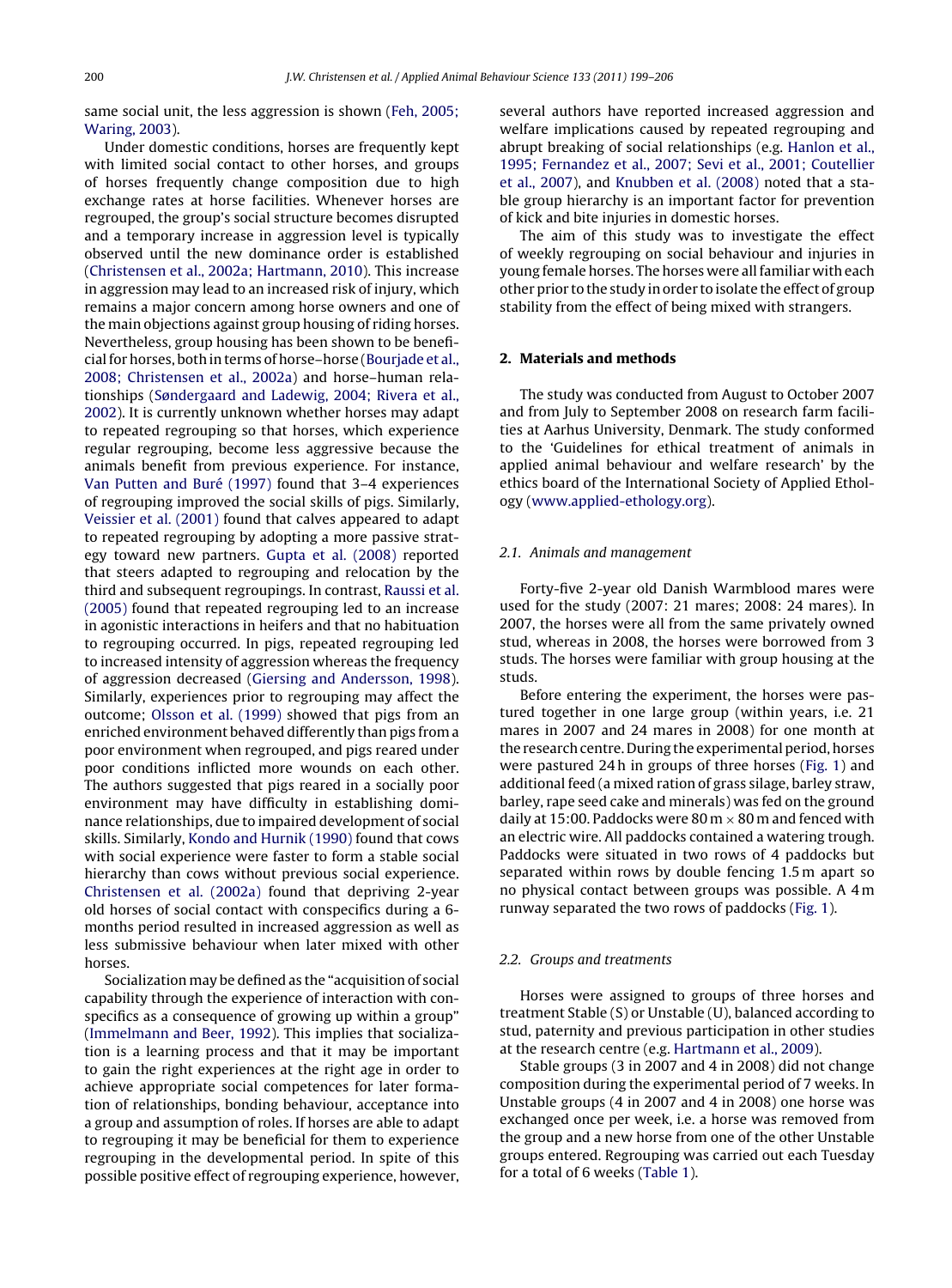<span id="page-2-0"></span>

Stable: Horses remain in the same group throughout the 7 weeks experimental period.

Unstable: Horses are regrouped weekly; one horse from each unstable group is excanged with a horse from another unstable group.

**Fig. 1.** Experimental area.

| Table 1               |  |
|-----------------------|--|
| Experimental outline. |  |

| Week    | Action                                                                                                                                       | Registrations                                                                                              |
|---------|----------------------------------------------------------------------------------------------------------------------------------------------|------------------------------------------------------------------------------------------------------------|
|         | Horses transferred from large enclosure to experimental<br>paddocks, 3 horses per group                                                      |                                                                                                            |
| $2 - 7$ | Tuesdays: Regrouping of horses in Unstable groups. Horses<br>in Stable groups remain in the same group throughout the<br>experimental period | <i>Tuesdays: Behavioural observations in Unstable groups:</i><br>30 min, starting immediately after mixing |
|         |                                                                                                                                              | Wednesdays, Fridays and Mondays: Behavioural                                                               |
|         |                                                                                                                                              | observations: $2 \times 20$ min/group (total: $6 \times 20$<br>min/group/week)                             |
|         | End of experiment                                                                                                                            | Injuries                                                                                                   |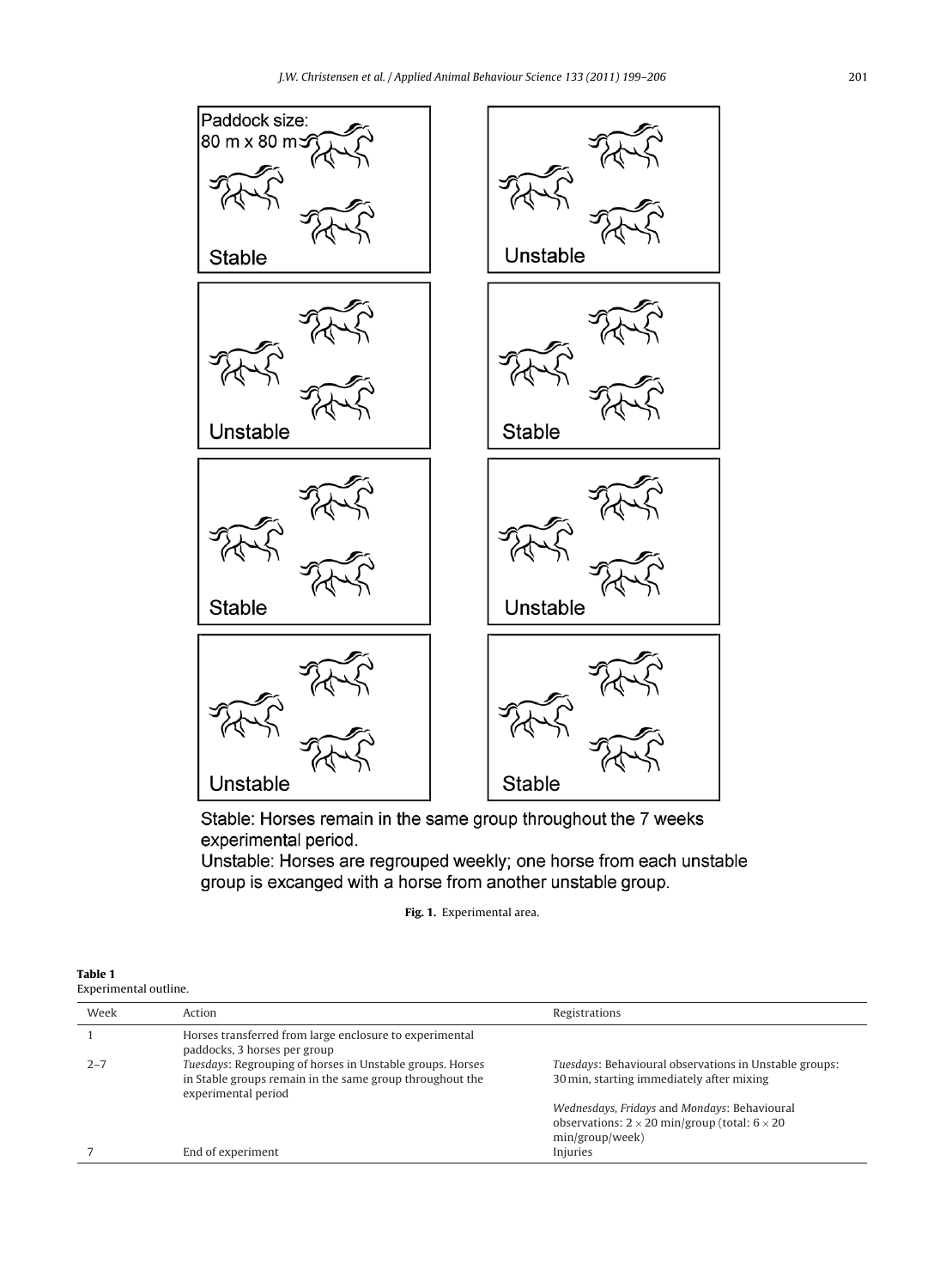#### **Table 2**

|  |  |  |  |  | Ethogram (modified after McDonnell and Haviland, 1995; Christensen et al., 2002b). |
|--|--|--|--|--|------------------------------------------------------------------------------------|
|--|--|--|--|--|------------------------------------------------------------------------------------|

| Behaviour                          | Description                                                                                                                                                                                                                |
|------------------------------------|----------------------------------------------------------------------------------------------------------------------------------------------------------------------------------------------------------------------------|
| Non-contact agonistic interactions |                                                                                                                                                                                                                            |
| Displacement                       | Approach of one horse causes another to move away so that distance is maintained or increased, without<br>overt aggression (also termed retreat/avoidance, depending on whether receiver or sender is noted).              |
| Threat to bite                     | Bite intention movement with ears back and neck extended, with no actual contact.                                                                                                                                          |
| Threat to kick                     | Kick intention movement, performed by swinging rump or backing up, and by waving or stamping hind leg<br>toward another horse, without making contact.                                                                     |
| Chase                              | One horse pursuing another usually at the gallop in an apparent attempt to direct the movement of the other.<br>The chaser typically pins the ears, exposes the teeth and bites at the rump and tail of the pursued horse. |
| Mouth clapping                     | Submissive behaviour. Opening and closing mouth with lips retracted. Typically, the head and neck are<br>extended, and the ears oriented back or laterally (also termed snapping).                                         |
| Contact agonistic interactions     |                                                                                                                                                                                                                            |
| <b>Bite</b>                        | Opening and rapid closing of the jaws with actual contact to another horse's body. The ears are back and lips<br>retracted.                                                                                                |
| Kick                               | One or both hind legs lift off the ground and rapidly extend backwards toward another horse, with apparent                                                                                                                 |
|                                    | intent to make contact.                                                                                                                                                                                                    |
| Push                               | Pressing of the head, neck, shoulder, chest or body against another horse, causing it to move one or more legs<br>to retain balance.                                                                                       |
| Play interactions                  |                                                                                                                                                                                                                            |
| Low intensity play                 | Playful interactions directed at another individual, which may or may not reciprocate; includes low intensity<br>play movements such as nipping, grasping and pulling mane or tail.                                        |
| Play fight                         | High intensity play, which is reciprocated by one or more partners; includes vigorous play movements such as<br>rearing, boxing, circling, kneeling and chasing.                                                           |
| Friendly interactions              |                                                                                                                                                                                                                            |
| Social grooming                    | Reciprocal coat care in which the partners stand beside one another, usually head-to-shoulder or head-to-tail,<br>grooming each other's neck, mane, rump or tail by gently nipping, nuzzling or rubbing.                   |
| Head rest                          | One horse rests its chin or entire head on the neck, body or rump of another horse.                                                                                                                                        |
| Greeting behaviours                |                                                                                                                                                                                                                            |
| Nasal sniff                        | Olfactory investigation. Two or more horses sniff mutually head to head.                                                                                                                                                   |
| Body sniff                         | Olfactory investigation. A horse sniffs the neck, withers, flank or tail of another horse, which may or may not<br>reciprocate.                                                                                            |
| Genital sniff                      | Olfactory investigation. A horse sniffs the genital region of another horse, which may or may not reciprocate.                                                                                                             |
| Strike                             | One foreleg is rapidly extended forward toward another horse. The strike is typically associated with arched<br>neck threat and posturing. The strike is often accompanied by a snort or squeal.                           |

#### 2.3. Behavioural observations

Each group was observed for 20 min in the morning (8:00–11:00 h) and 20 min in the afternoon (12:00–15:00 h) by means of direct, continuous observation of social interactions (Table 2) every Monday, Wednesday and Friday, i.e.  $6 \times 20$  min per group per week. The time of observation was randomized within morning and afternoon observations. Additionally, behaviour was scored in the Unstable groups for 30 min immediately after the release of a new horse into the group.

#### 2.4. Injury score

All horses were scored for injuries before grouping as well as by the end of the experimental period. Each body

part was examined for hairless skin, scuffs, open wounds and swellings by an experienced technician and any lameness was scored when observing the horse in walk. The severity of the injuries was categorized on a scale from 0 to 5 (Table 3).

#### 2.5. Statistical analysis

Social interactions were merged into main categories as follows:

Non-contact agonistic: displacement, threat to bite, threat to kick, chase, and mouth clapping; Contact agonistic: bite, kick and push; Play: play and play fight; Friendly: Social grooming and head resting; Greeting: nasal sniff, body sniff, genital sniff and strike. The total number of interactions in each category was summed per group per week. Obser-

**Table 3** Injury scale (modified after [Grogan](#page-6-0) [and](#page-6-0) [McDonnell,](#page-6-0) [2005;](#page-6-0) [Mejdell](#page-6-0) et [al.,](#page-6-0) [2010\).](#page-6-0)

| Category | Description                                                                                                             |
|----------|-------------------------------------------------------------------------------------------------------------------------|
|          | No visual lesions                                                                                                       |
|          | Lesions involving hairless areas only (no damage to the skin or deeper tissue)                                          |
|          | Lesions involving a moderately swollen area (with or without hair-loss) and/or a superficial wound, where the skin is   |
|          | not perforated ( <i>i.e.</i> underlying tissue is not visual)                                                           |
|          | Injury with a (minor) cut through the skin, or a larger crush with obviously swollen parts                              |
|          | Cut through the skin which involves damage to underlying tissue (muscles, tendons), or a cut through the skin that      |
|          | normally requires stitching                                                                                             |
|          | Extensive and severe injury that may cause loss of function over a long time (e.g. serious damage to a tendon or joint, |
|          | fracture) or even death/euthanasia                                                                                      |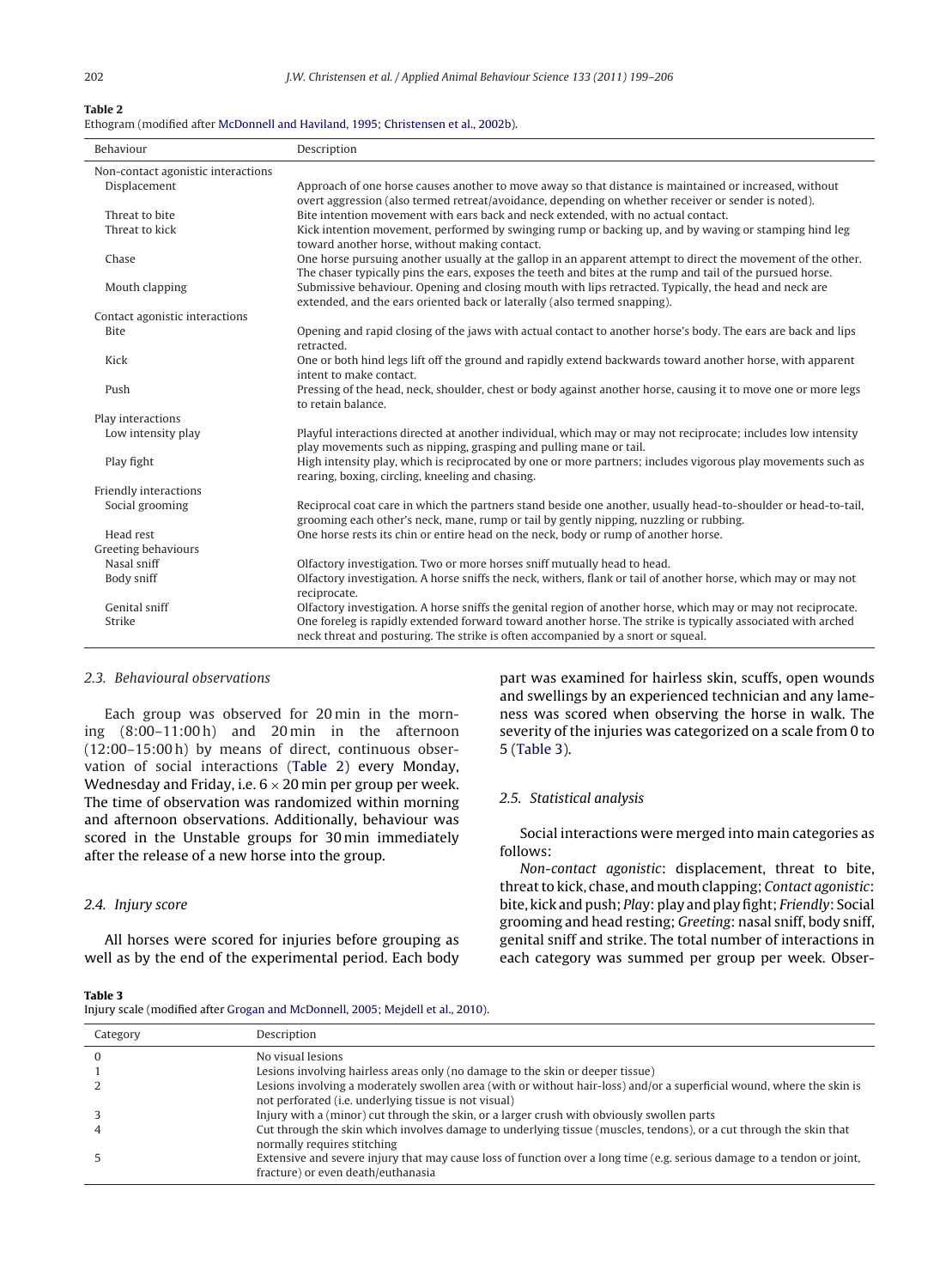<span id="page-4-0"></span>vations were considered as count data and modelled in a generalized mixed model assuming a Poisson-distribution [\(Fahrmeier](#page-6-0) [and](#page-6-0) [Tutz,](#page-6-0) [2001\).](#page-6-0) The model included the fixed effects year (2007, 2008), treatment (S, U), week (2–7) and the interaction treatment  $\times$  week, as well as the random effect of group and a random residual to account for overdispersion. The analysis was performed with PROC GLIMMIX of the software SAS 9.2 ([www.sas.com\)](http://www.sas.com/).

The total frequency of agonistic interactions and greeting behaviour in Unstable groups immediately after regrouping were analysed in a similar model where the fixed effects were year and week. Additionally, the frequency of agonistic interactions after regrouping was analysed for an effect of horse in a Kruskal–Wallis One Way Analysis of Variance test. The frequency of injuries was analysed for a treatment effect using the Mann–Whitney Rank Sum test.

# **3. Results**

#### 3.1. Social interactions

The mean number of social interactions in Stable and Unstable groups per week is shown in Table 4 . The majority of agonistic interactions were non-contact interactions (Stable: non-contact: 69% vs. contact: 31% and Unstable: non-contact: 64% vs. contact: 36%). There was a significant effect of treatment  $(F<sub>1,65</sub> = 5.60, P = 0.02)$  and year  $(F<sub>1,65</sub> = 4.86, P = 0.03)$  on the frequency of non-contact agonistic interactions, whereas there was no effect of week and no interaction. The frequency of contact agonistic interactions was significantly affected by week  $(F_{5,65} = 3.04,$  $P = 0.02$ ), whereas the effect of year ( $F_{1,65} = 3.44$ ,  $P = 0.07$ ) and treatment ( $F_{1,65}$  = 3.12, P = 0.08) were borderline significant and there was no interaction. The frequency of greeting behaviour was significantly affected by week  $(F_{5,65} = 8.40, P < 0.001)$ , due to a high occurrence in weeks 4–6. The frequency of play behaviour was significantly affected by year only (2007:  $4.3 \pm 1.1$  vs. 2008:  $1.3 \pm 0.4,$  $F_{1,65}$  = 6.88, P = 0.01), but the level appeared to be less variable in the Stable horse groups (Table 4). There was a significant interaction between treatment and week in the occurrence of friendly contact behaviour ( $F_{5,65}$  = 2.62, P = 0.03) due to horses in stable groups showing more friendly behaviour in weeks 3 and 4 only.

The frequencies of agonistic and greeting behaviour in the Unstable groups for 30 min immediately after mixing were analysed for an effect of week in order to investigate whether the horses became more or less aggressive in response to mixing as the 6-week experimental period progressed. However, there were no effects of week on any behaviour, indicating that the horses neither habituated, nor sensitized, to repeated regrouping [\(Table](#page-5-0) 5). In general, the horses showed more social interactions in the first year of the study and there was a significant effect of year (noncontact:  $F_{1,35}$  = 6.79, P = 0.01; contact:  $F_{1,35}$  = 18.93, P < 0.01; greeting: F<sub>1,35</sub> = 6.43, P = 0.02).

The frequencies of agonistic interactions immediately after mixing were also analysed for an effect of horse to investigate whether some horses were always more aggressive, regardless of the other group members. There

| requency of social interactions (mean $\pm$ sem) in Stable and Unstable groups in weeks 2-7 (6 × 20 min group/week). |               |                      |                   |                |                |                             |                   |                   |                                |                                                           |                   |               |
|----------------------------------------------------------------------------------------------------------------------|---------------|----------------------|-------------------|----------------|----------------|-----------------------------|-------------------|-------------------|--------------------------------|-----------------------------------------------------------|-------------------|---------------|
| Behaviour                                                                                                            | Stable        |                      |                   |                |                |                             | Unstable          |                   |                                |                                                           |                   |               |
|                                                                                                                      |               | Week 2 Week 3 Week 4 |                   | Week 5         | Week 6         | Week 7                      | Week <sub>2</sub> | Week <sub>3</sub> | Week 4                         | Week 5                                                    | Week <sub>6</sub> | Week 7        |
| <b>Von-contact agonistic</b>                                                                                         | $3.1 \pm 1.0$ | $2.6 \pm 0.7$        | ± 1.4             | $2.3 \pm 1.0$  | $2.0 \pm 0.7$  | $2.1 \pm 0.9$               | $6.0 \pm 1.5$     | $4.8 \pm 1.2$     | $4.5 \pm 1.1$                  | $6.1 \pm 1.9$                                             | $4.3 \pm 1.9$     | $2.4 \pm 1.0$ |
| Contact agonistic                                                                                                    | $0.7 \pm 0.5$ | $1.9 \pm 1.1$        | $\pm~0.6$         | $2.1 \pm 1.4$  | $1.0 \pm 0.3$  | $0.6 \pm 0.3$               | $2.5 \pm 1.0$     | $1.5 \pm 0.5$     | $2.4 \pm 1.0$                  | $4.9 \pm 1.2$                                             | $3.8 \pm 1.4$     | $0.6\pm0.3$   |
|                                                                                                                      | $2.0 \pm 0.8$ | $2.7 \pm 1.3$        | $\pm 2.3$         | $3.7 \pm 1.3$  | $2.9 \pm 1.5$  |                             | $2.3 \pm 1.6$     | $0.6 \pm 0.3$     |                                |                                                           | $6.4 \pm 4.6$     | $0.6 \pm 0.4$ |
| riendly interactions                                                                                                 | $3.7 \pm 1.2$ | $7.1 + 2.5$          | $\pm 2.7$         | $3.0\pm1.0$    | $2.6\pm0.5$    | $3.6 \pm 1.8$ $1.6 \pm 0.6$ | $2.3 \pm 1.7$     | $1.5\,\pm\,0.7$   | $2.6 \pm 2.2$<br>$2.4 \pm 0.8$ | $\begin{array}{c} 1.6 \pm 0.7 \\ 4.3 \pm 1.3 \end{array}$ | $4.5 \pm 1.2$     | $0.9 \pm 0.4$ |
| Greeting behaviour                                                                                                   | $5.4 \pm 1.3$ | $6.3 \pm 1.3$        | $\pm$ 3.1<br>12.9 | $11.9 \pm 3.3$ | $10.4 \pm 1.8$ | $11.3 \pm 4.2$              | $5.4 \pm 0.4$     | $6.9 \pm 2.1$     | $12.5 \pm 2.9$                 | $20.0 + 4.2$                                              | $14.3 \pm 1.8$    | $6.0 \pm 1.1$ |

**Table 4**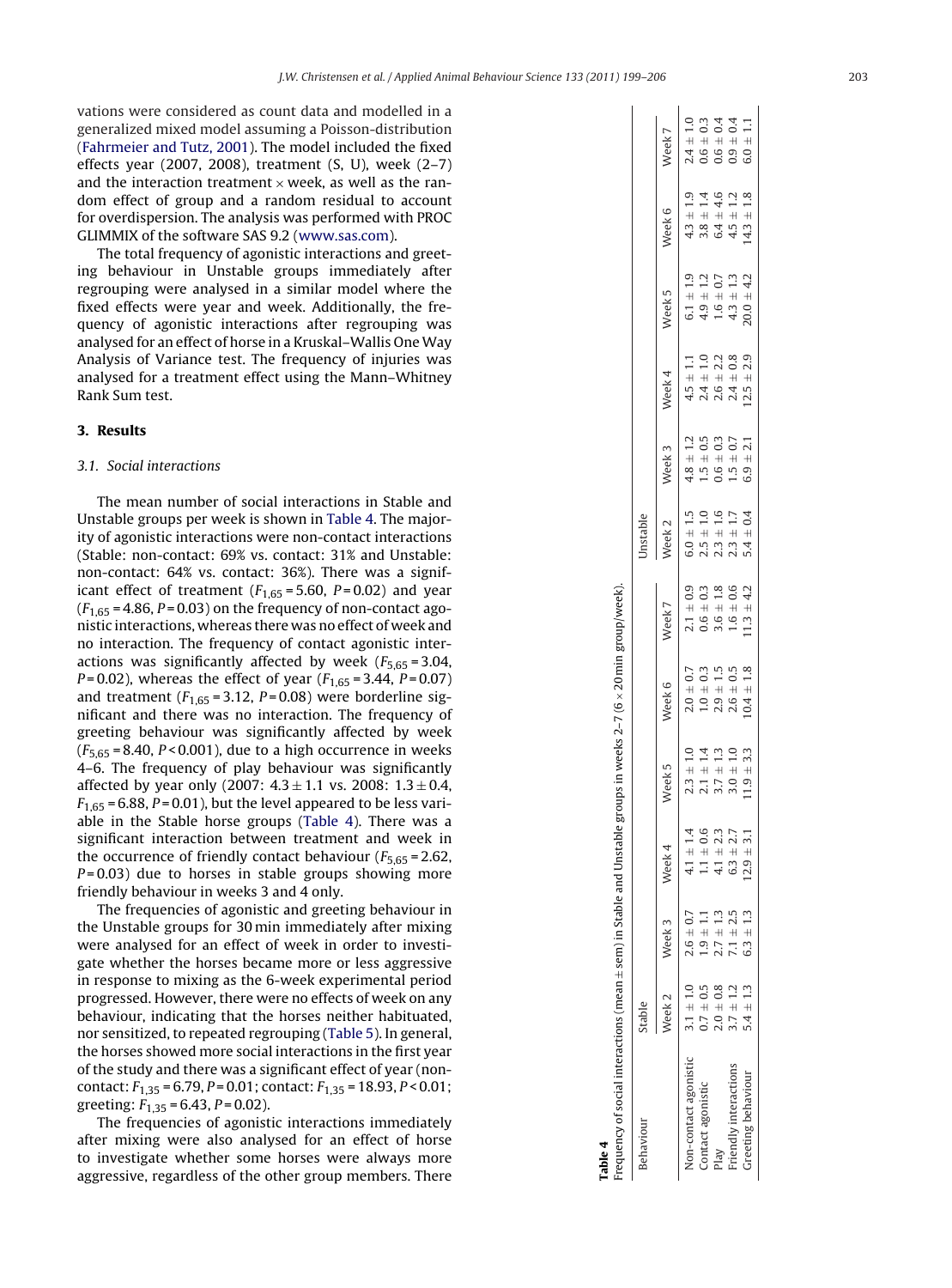<span id="page-5-0"></span>**Table 5**

Frequency of agonistic and greeting behaviour (mean ± sem) in Unstable groups after regrouping in weeks 2–7 (30 min/group).

| Behaviour             | Unstable     |              |              |              |              |              |
|-----------------------|--------------|--------------|--------------|--------------|--------------|--------------|
|                       | Week 2       | Week 3       | Week 4       | Week 5       | Week 6       | Week 7       |
| Non-contact agonistic | $7.5 + 1.0$  | $9.3 + 2.6$  | $8.4 + 1.7$  | $11.4 + 4.3$ | $8.1 + 1.6$  | $7.1 + 3.0$  |
| Contact agonistic     | $3.8 + 2.0$  | $2.6 + 0.8$  | $3.8 + 1.4$  | $4.8 + 2.5$  | $4.8 + 1.8$  | $2.6 + 1.4$  |
| Greeting behaviour    | $18.6 + 4.9$ | $14.4 + 2.8$ | $14.1 + 4.5$ | $12.6 + 3.5$ | $22.0 + 4.9$ | $20.9 + 3.9$ |

was a significant effect of horse (range: median (25,75% quartiles): highly aggressive: 13 (4.17) vs. non-aggressive:  $0(0.0)$ ,  $H = 59.7$ ,  $P < 0.001$ ).

#### 3.2. Injuries

Only minor injuries were observed; 9 injuries were registered as "score 2", whereas the rest were minor scratches/hairless areas ("score  $1$ ":  $n = 97$ ). 16 horses had no injuries at all; of these were 7 from the Unstable groups and 9 from the Stable groups. There was no difference between the treatment groups in the total frequency of injuries (median (25,75% quartiles): Unstable: 2 (0.6) vs. Stable: 1  $(0.2)$ ;  $U = 184$ ,  $P = 0.11$ ). No horses were found lame.

#### **4. Discussion**

The main finding of this study was that group instability, caused by weekly regroupings, led to an increase in the frequency of agonistic interactions, and in some weeks a lower frequency of friendly contact behaviour as well as a more variable level of play behaviour, compared to stable control groups. An increased level of agonistic interactions in regrouped animals has also been observed in several other social species (e.g. [Sevi](#page-6-0) et [al.,](#page-6-0) [2001;](#page-6-0) [Raussi](#page-6-0) et [al.,](#page-6-0) [2005;](#page-6-0) [Andersen](#page-6-0) et [al.,](#page-6-0) [2008\).](#page-6-0) In other studies, however, the animals were mixed with unknown animals when regrouped and thus the increased level of aggression is likely to be related to settling of the dominance hierarchy. In our study, the horses were all familiar with group housing and they all knew each other prior to the study. This design was chosen in order to isolate the effect of group instability and mimic horse facilities where horses are familiar with each other but pastured in unstable groups. Horses have been found to show individual recognition even after a year's absence, whereas horses that meet again after 18 months absence treat each other as unfamiliar [\(Boyd](#page-6-0) [and](#page-6-0) [Keiper,](#page-6-0) [2005\).](#page-6-0) Thus we would expect the horses in our study to be familiar to each other during the seven-week experimental period. The higher level of aggression that was shown immediately after regrouping [\(Tables](#page-4-0) 4 and 5) may still be related to settling the dominance hierarchy in the newly formed small groups. In addition, horses in the Unstable groups did not appear to adapt to repeated regrouping as there was no decrease in the frequency of greeting and agonistic behaviour immediately after regrouping. This result implies that the importance of greeting and settling the dominance hierarchy remains unchanged, even when the horses are familiar and have prior experience of regrouping.

The increase in agonistic interactions in Unstable groups did not, however, lead to significantly more injuries. When mixing animals, there appears to be a correlation between injuries and aggression ([Weng](#page-7-0) et [al.,](#page-7-0) [1998\),](#page-7-0) but due to the low level of physical interactions in the present experiment, it is not surprising to find a relatively low level of injuries, which were all unserious. Small injuries and areas with hairless skin may also be caused by play behaviour, which was more common than contact agonistic interactions in the stable horse groups ([Table](#page-4-0) 4). Furthermore, this study involved young horses, meaning that dominance may be less apparent; they were well-socialized and had been living in one large group prior to the study. It is likely that mature horses, or horses that are less well-socialized (e.g. horses that have been deprived of social contact; [Christensen](#page-6-0) et [al.,](#page-6-0) [2002a\),](#page-6-0) would show more aggression and thus more injuries would be expected. It is also very likely that the way the regrouping is carried out affects the outcome. In an experiment with horses where newcomers were introduced to dominant resident horses in a small area, the newcomers were highly stressed and suffered from severe respiratory infections after 9–14 days [\(Alexander](#page-6-0) [and](#page-6-0) [Irvine,](#page-6-0) [1998\).](#page-6-0) In stable horse groups, however, [Grogan](#page-6-0) [and](#page-6-0) [McDonnell](#page-6-0) [\(2005\)](#page-6-0) and [Jørgensen](#page-6-0) et [al.](#page-6-0) [\(2009\)](#page-6-0) reported a low level of injuries of which the majority was minor. Using a similar ethogram as in the present study, [Jørgensen](#page-6-0) et al. (2009) found that 80% of all agonistic interactions were non-contact agonistic in a study on the effect of gender composition of horse groups. Thus the proportion of non-contact agonistic interactions was higher in their study, compared to approx. 66% in the present study, which may be caused by either the difference in gender or age composition. Indeed, recent studies have found less contact agonistic interactions in age heterogeneous horse groups ([Bourjade](#page-6-0) et [al.,](#page-6-0) [2008,](#page-6-0) [2009\).](#page-6-0)

We found an unexpected year effect on the level of agonistic interactions and play behaviour, due to horses interacting more in the first year. This year effect may be caused by individual horse differences, or it may be related to external factors such as weather (study period: July–September in 2007 vs. September–October in 2008), or grass quality.

We further found a significant horse effect on the frequency of aggression at regrouping and were able to identify a few highly aggressive horses. These horses remained highly aggressive regardless of the composition of their group. This result implies that individual characteristics, relationships among group members and group composition are of crucial importance and that each regrouping demands careful attention from managers. In practise, it may be relevant to identify such aggressive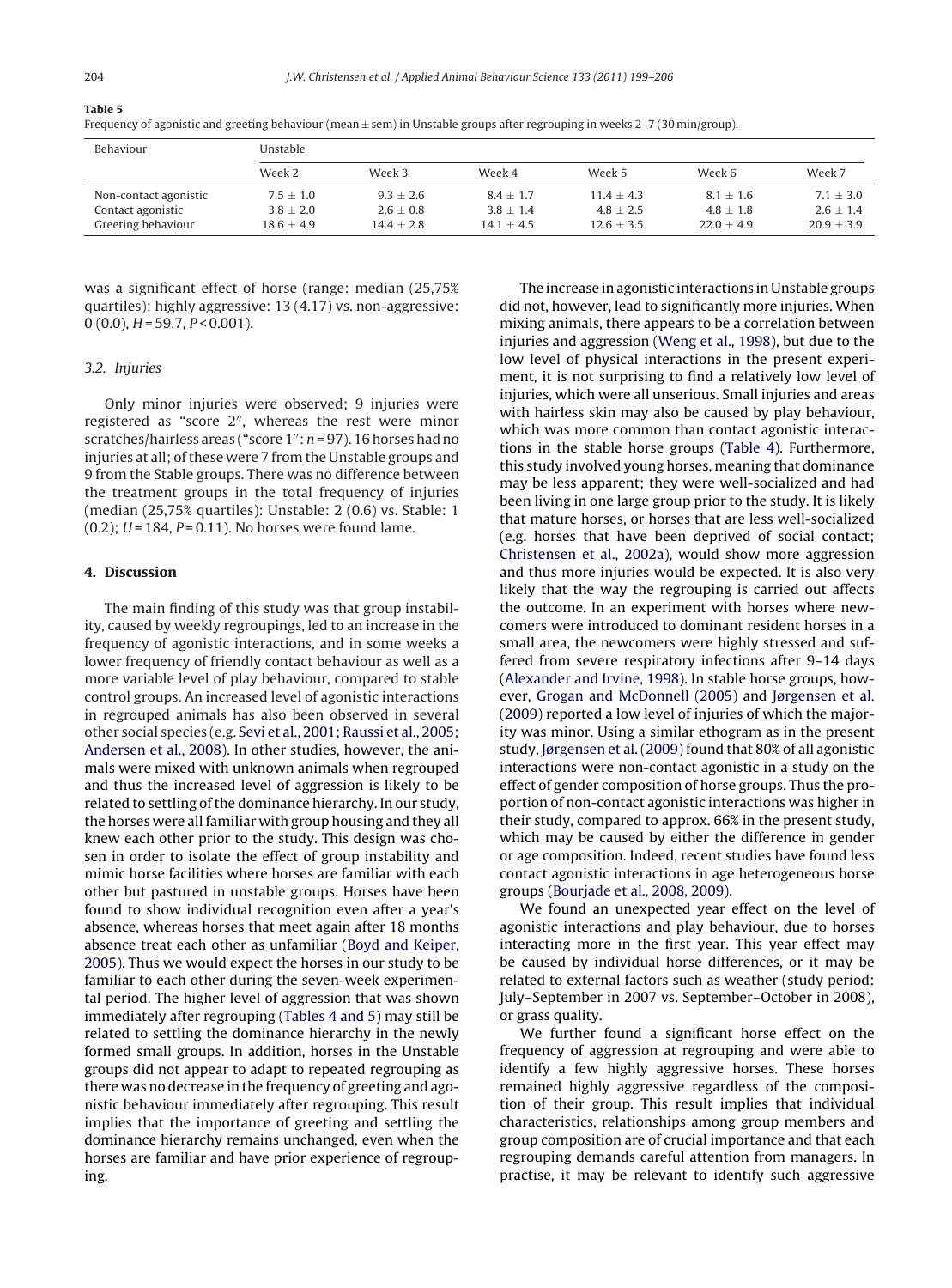<span id="page-6-0"></span>horses and ensure that they are grouped with e.g. older and higher ranking horses, or at least that groups with aggressive horses are allowed sufficient space with opportunity for other group members to escape aggressive interactions.

Although the welfare benefits of group housing compared to individual housing have been highlighted in several studies (e.g. Christensen et al., 2002a; Søndergaard and Ladewig, 2004), the majority of riding horses are still kept in individual housing systems. It may be this limitation in social contact, space restrictions or the frequency of regrouping that constitutes the major social challenge for domestic horses compared to natural conditions (Knubben et al., 2008; Fürst et al., 2006). It remains to be investigated whether some regrouping experience at a young age may be beneficial for horses in the long-term, given that they will experience regrouping as adults.

In conclusion, we found that group instability, caused by weekly regroupings, led to an increase in the level of agonistic interactions among young, well-socialized horses that were all familiar with each other prior to the study. The frequency of agonistic interactions immediately after regrouping did not decrease as the six-week experimental period progressed and thus the horses did not appear to adapt to regrouping. Although it appears beneficial to keep horses in stable groups, weekly regroupings did not increase the risk of injury in young horses. Although the general level of agonistic interactions was low, some horses appeared to be particularly aggressive and individual characteristics and relationships between group members should be taken into consideration when horses are regrouped.

#### **Acknowledgements**

This study was conducted with support from the NKJ project "Group housing and managing horses under Nordic conditions – strategies to improve horse welfare and human safety" [\(www.group-housing-horses.net](http://www.group-housing-horses.net/); NKJ 1.355) and the Danish Research Council for Technology and Production. Thanks to the horse owners for providing horses for this study.

#### **References**

- Alexander, S.L., Irvine, C.H.G., 1998. The effect of social stress on adrenal axis activity in horses: the importance of monitoring corticosteroidbinding globulin capacity. J. Endocrinol. 157, 425–432.
- Andersen, I.L., Roussel, S., Ropstad, E., Braastad, B.O., Steinheim, G., Janczak, A.M., Jørgensen, G.M., Bøe, K.E., 2008. Social instability increases aggression in groups of dairy goats, but with minor consequences for the goats' growth, kid production and development. Appl. Anim. Behav. Sci. 114, 132–148.
- Berger, J., Kock, M., Cunningham, C., Dodson, N., 1983. Chemical restraint of wild horses: effects on reproduction and social structure. J. Wildlife Dis. 19, 265–268.
- Boyd, L., Keiper, R., 2005. Behavioural ecology of feral horses. In: Mills, D., McDonnell, S. (Eds.), The Domestic Horse: The Evolution, Development and Management of Its Behaviour. Cambridge University Press, UK, pp. 55–82.
- Bourjade, M., Moulinot, M., Henry, S., Richard-Yris, M.A., Hausberger, M., 2008. Could adults be used to improve social skills of young horses, Equus caballus? Dev. Psychobiol. 50, 408–417.
- Bourjade, M., des Roches, A.D., Hausberger, M., 2009. Adult-young ratio, a major factor regulating social behaviour of young: a horse study. Plos One 4, e4888.
- Christensen, J.W., Ladewig, J., Søndergaard, E., Malmkvist, J., 2002a. Effects of individual versus group stabling on social behaviour in domestic stallions. Appl. Anim. Behav. Sci. 75, 233–248.
- Christensen, J.W., Zharkikh, T., Ladewig, J., Yasinetskaya, N., 2002b. Social behaviour in stallion groups (Equus przewalskii and Equus caballus) kept under natural and domestic conditions. Appl. Anim. Behav. Sci. 76, 11–20.
- Coutellier, L., Arnould, C., Boissy, A., Orgeur, P., Prunier, A., Veissier, I., Meunier-Salaün, M.-C., 2007. Pig's responses to repeated social regrouping and relocation during the growing-finishing period. Appl. Anim. Behav. Sci. 105, 102–114.
- Fahrmeier, L., Tutz, G.T., 2001. Multivariate Statistical Modelling Based on Generalized Linear Models, second ed. Springer, New York.
- Feh, C., 2005. Relationships and communication in socially natural horse herds. In: Mills, D., McDonnell, S. (Eds.), The Domestic Horse: The Evolution, Development and Management of its Behaviour. Cambridge University Press, UK, pp. 83–93.
- Fernandez, M.A., Alvarez, L., Zarco, L., 2007. Regrouping in lactating goats increases aggression and decreases milk production. Small Rumin. Res. 70, 228–232.
- Fürst, A., Knubben, J., Kurtz, A., Auer, J., Stauffacher, M., 2006. Group housing of horses: veterinary considerations with a focus on the prevention of bite and kick injuries. Pferdeheilkunde 22, 254–258.
- Giersing, M., Andersson, A., 1998. How does former acquaintance affect aggressive behaviour in repeatedly mixed male and female pigs?Appl. Anim. Behav. Sci. 59, 297–306.
- Goodloe, R.B., Warren, R.J., Osborn, D.A., all, C., 2000. Population characteristics of feral horses on Cumberland Island, Georgia and their management implications. J. Wildlife Manage. 64, 114–121.
- Grogan, E.H., McDonnell, S.M., 2005. Injuries and blemishes in a semi-feral herd of ponies. J. Equine Vet. Sci. 25, 26-30.
- Gupta, S., Earley, B., Nolan, M., Formentin, E., Crowe, M.A., 2008. Effect of repeated regrouping and relocation on behaviour of steers. Appl. Anim. Behav. Sci. 110, 229–243.
- Hanlon, A.J., Rhind, S.M., Reid, H.W., Burrells, C., Lawrence, A.B., 1995. Effects of repeated changes in group composition on immune response, behaviour, adrenal activity and liveweight gain in farmed red deer yearlings. Appl. Anim. Behav. Sci. 44, 57–64.
- Hartmann, E., Christensen, J.W., Keeling, L.J., 2009. Social interactions of unfamiliar horses during paired encounters: effect of pre-exposure on aggression level and so risk of injury. Appl. Anim. Behav. Sci. 121, 214–221.
- Hartmann, E., 2010. Managing horses in groups to improve horse welfare and human safety. Ph.D. Thesis. Faculty of Veterinary Medicine and Animal Science, Swedish University of Agricultural Sciences, Uppsala, Sweden (No. 2010:87).
- Immelmann, K., Beer, C., 1992. A Dictionary of Ethology. Harvard University Press, London, England.
- Jørgensen, G.H.M., Borsheim, L., Mejdell, C.M., Søndergaard, E., Bøe, K.E., 2009. Grouping horses according to gender – effects on aggression, spacing and injuries. Appl. Anim. Behav. Sci. 120, 94–99.
- Knubben, J.M., Fürst, A., Gygax, L., Stauffacher, M., 2008. Bite and kick injuries in horses: prevalence, risk factors and prevention. Equine Vet. J. 40, 219–223.
- Kondo, S., Hurnik, J.F., 1990. Stabilization of social hierarchy in dairy cows. Appl. Anim. Behav. Sci. 27, 287–297.
- McDonnell, S.M., Haviland, J.C.S., 1995. Agonostic ethogram of the equid bachelor band. Appl. Anim. Behav. Sci. 43, 147–188.
- Mejdell, C.M., Jørgensen, G.H.M., Rehn, T., Fremstad, K., Keeling, L., Bøe, K.E., 2010. Reliability of an injury scoring system for horses. Acta Vet. Scand. 52, 68.
- Olsson, I.A.S., de Jonge, F.H., Schuurman, T., Helmond, F.A., 1999. Poor rearing conditions and social stress in pigs: repeated social challenge and the effect on behavioural and physiological responses to stressors. Behav. Process. 46, 201–215.
- Raussi, S., Boissy, A., Delval, E., Pradel, P., Kaihilahtia, J., Veissier, I., 2005. Does repeated regrouping alter the social behaviour of heifers? Appl. Anim. Behav. Sci. 93, 1–12.
- Rivera, E., Benjamin, S., Nielsen, B., Shelle, J., Zanella, A.J., 2002. Behavioral and physiological responses of horses to initial training: the comparison between pastured versus stalled horses. Appl. Anim. Behav. Sci. 78, 235–252.
- Sevi, A., Taibi, L., Albenzio, M., Muscio, A., Dell'Aquila, S., Napolitano, F., 2001. Behavioural, adrenal, immune and productive responses of lactating ewes to regrouping and relocation. J. Anim. Sci. 79, 1457– 1465.
- Søndergaard, E., Ladewig, J., 2004. Group housing exerts a positive effect on the behaviour of young horses during training. Appl. Anim. Behav. Sci. 87, 105–118.